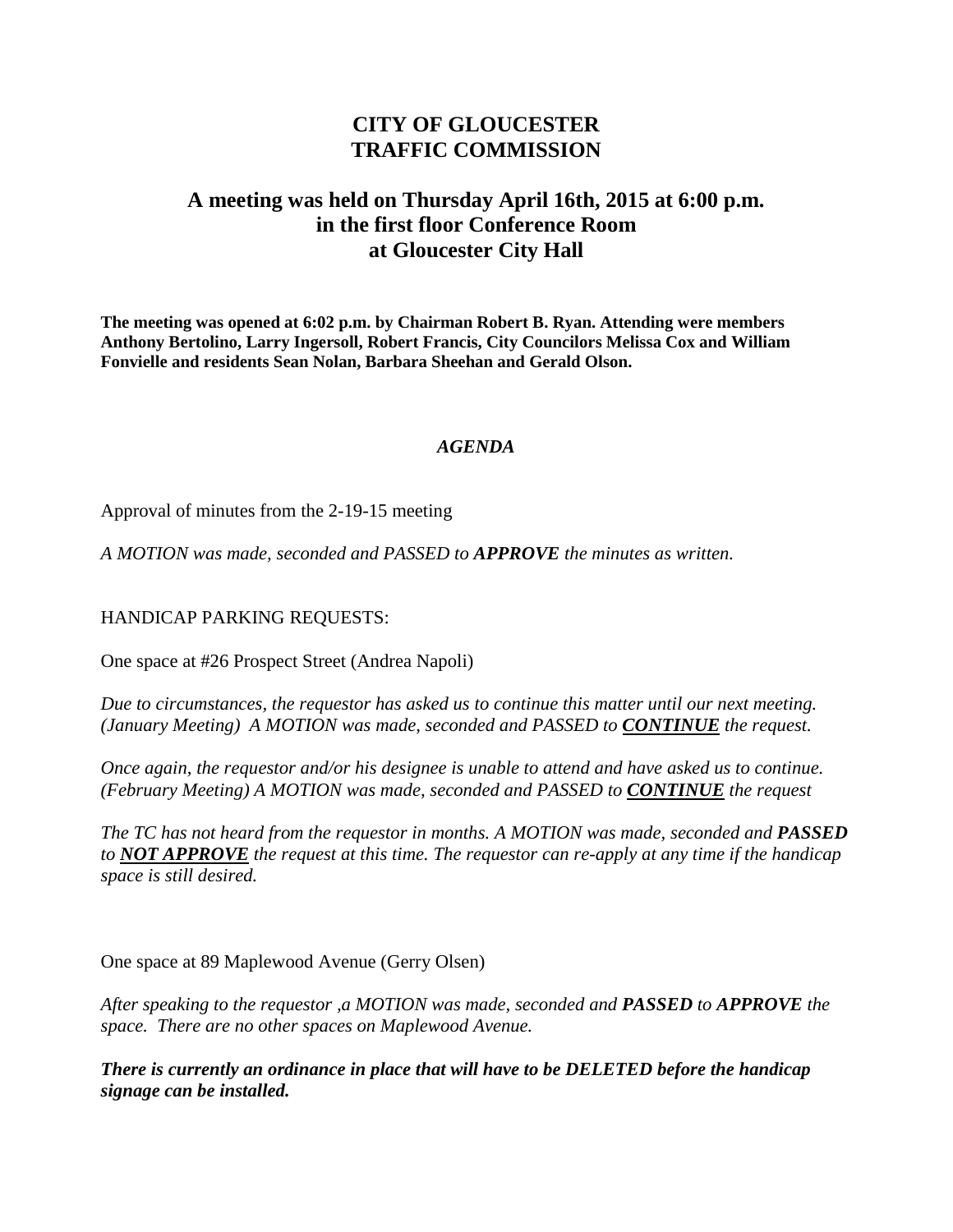### *Councilor LeBlanc will need to place an order to DELETE the following:*

**Sec. 22-280.Fifteen- Minute Parking**. Maplewood Avenue, easterly side in a northerly direction from a point 154' from Derby Street for a distance of 62' between the hours of 9:00 am to 9:00 pm on Fridays and between 9:00 am and 5:30 pm on other weekdays.

One space at 14 Trask Street (Barbara Sheehan)

*After speaking to the requestor, a MOTION was made, seconded and PASSED to APPROVE the space. There are no other handicapped spaces on Trask Street.*

*NOTE: All requestors are informed that this is not a personal space and can be used by anyone with a valid handicapped permit.*

*The TC took notice that the City Council will be deleting handicapped spaces at 13 Chestnut Street and 14 Liberty Street.*

**ORDER #CC2015-006 (Councilor Fonvielle) ORDERED** that the Ordinances & Administration Committee together with the Traffic Commission review existing parking restrictions contained in Code of Ordinances, Chapter 22, "Traffic" sections 22-270 "Parking prohibited at all times" and 22- 291 Tow-away zones" for Kondelin Road from its intersection with Magnolia Avenue for its entire length and also review existing Kondelin Road signage for consistency with Chapter 22.

**FURTHER ORDERED** that following the review and recommendation of the Traffic Commission the Ordinances & Administration Committee amend sections 22-270 and 22-291 as necessary in connection Kondelin Road.

*After a discussion and speaking to Councilor Fonvielle and Sean Nolan, a business owner on Kondelin Road, A MOTION was made, seconded and PASSED to RECOMMEND the following:*

*There is a current ordinance in place that will have to be DELETED. This ordinance restricts parking on both sides of Kondelin Road from 10 p.m. to 4 a.m.(22-270 and tow zone 22-291)*

*A new ordinance will need to be submitted that restricts parking on Kondelin Road, from its intersection of Magnolia Avenue, for its entire length, on the westerly side (even numbered properties) from 10 p.m. to 4 a.m. The tow zone (22-291) wording will also need to be included.*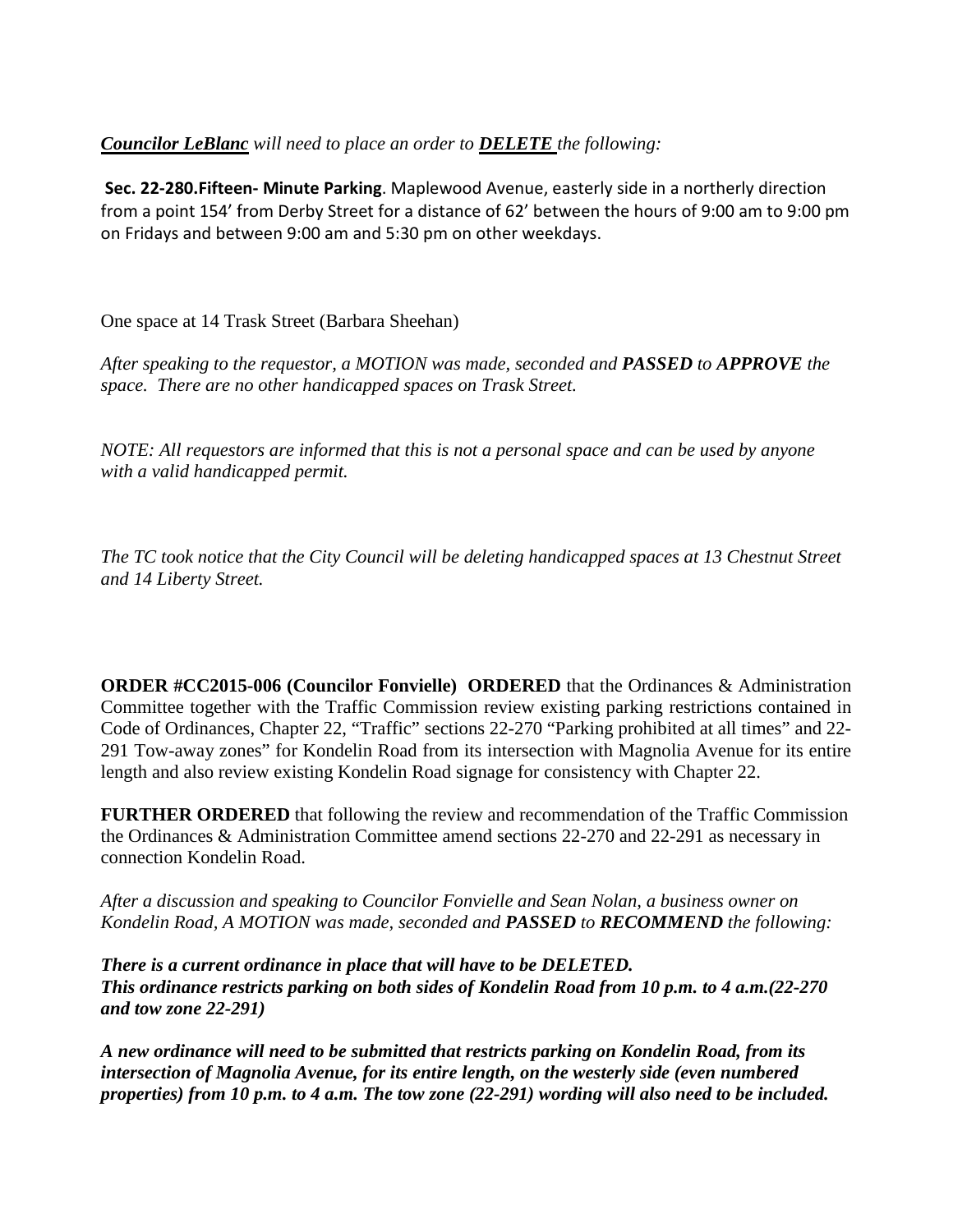*This change will allow parking on the easterly (magnolia side-odd numbered properties) at all times. Kondelin Road is wider than most city streets and should also have street lights installed.*

*There are also some non-city installed signs that have different hours for parking restrictions and these should be removed by the DPW.* 

**ORDER #CC2015-013 (Councilor Cox) ORDERED** whether the City Council wishes to petition the state to lower the speed limit on Burnham Street from 30 miles per hour to 20 miles per hour; and

**FURTHER ORDERED** that this matter be referred to the Traffic Commission for review and recommendation to determine whether the Council should request approval of a posted speed limit from Mass DOT.

*After a discussion and speaking to Councilor Cox, a MOTION was made, seconded and PASSED to CONTINUE the issue until our nest meeting.*

*The speed study has been completed but the TC has not been able to review the results. The area in question is residential/commercial and is in the area of a ballfield/playground that is used heavily and also a dance studio.* 

*Councilor Cox is also planning to speak to our state representatives about looking into the lowering of non-posted prime-facie speed laws that currently have a 30 mph limit.*

**ORDER #CC2015-016 (Councilor Cox) ORDERED** that the Traffic Commission review the area of the stairs (top and bottom) at Herrick Court and make their recommendation to the Ordinances and Administration Committee on whether the Gloucester Code of Ordinances Sec. 22- 270 "Prohibited parking at all times" be amended accordingly.

**FURTHER ORDERED** that this matter be referred to the Traffic Commission and the Ordinances & Administration Standing Committee for review and recommendation.

*After a discussion and speaking with Councilor Cox, it was learned that the Main Street side of Herrick Court does not have an ordinance in place that prohibits parking at all times although signs stating such are posted. There is a tow-away ordinance in place.*